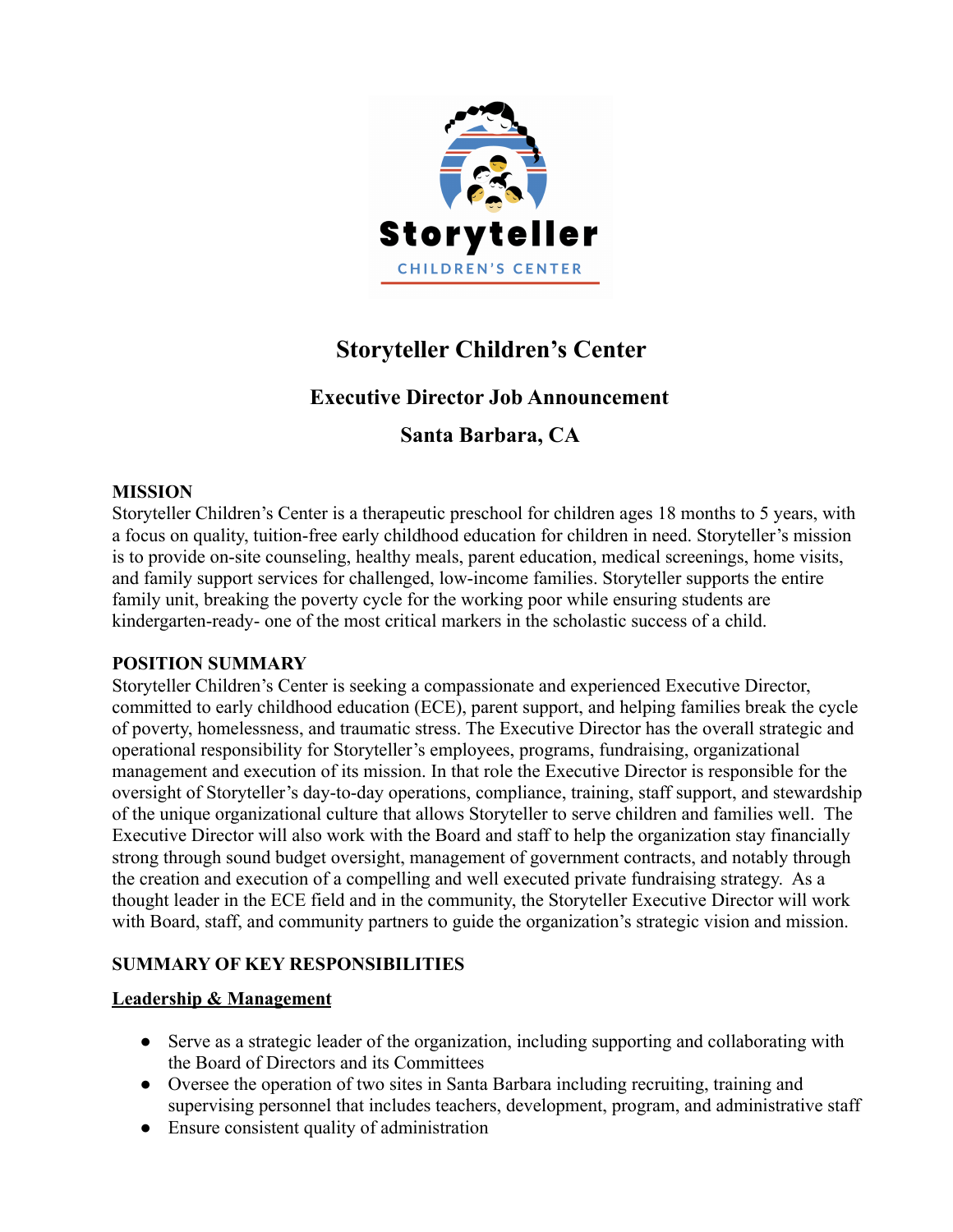- Ensure legally required reporting and compliance for regulations associated with early childhood education, including licensing, CAC/Head Start, CSPP, Titles 5 & 22, etc.
- Manage a \$1.85 million budget, access federal and state funding for eligible families, and recommend timelines and resources needed to achieve given strategic goals
- In partnership with its senior management team, maintain and enrich Storyteller's strong, distinctive culture and operational values
- Regularly monitor and engage in ECE policy and government funding issues

# **Program**

- Motivate a diverse, culturally competent, top quality staff to support Storyteller children and families and ensure a nurturing environment for all staff
- Provide opportunities for continued education, training and professional development and promote self-care activities that create a positive organizational climate
- Ensure programs are data driven and evidence based
- Collaborate with other non-profit agencies to ensure coordination of services for Storyteller Children and their families
- Actively engage with parents and caregivers of Storyteller children
- Ensure that teachers hold current Child Development Permits

# **Fundraising & Community Relations**

- Provide leadership and actively collaborate with the Development Team of the Board of Directors and staff in donor and foundation relationship-building and all fundraising activities
- Serve as the public face of the organization promoting community relations, media coverage, and community recognition

# **CORE COMPETENCIES & EXPERIENCE**

- Five years minimum experience in managing and leading a high-performing non-profit organization, including strategic development, community engagement, budget, financial management, fundraising, personnel and operations
- Experience effectively managing teams and motivating, mentoring, coaching and developing staff, including employee education plans
- Cultural competency working with diverse, bilingual communities
- Experience upgrading complex office systems and structures

### **PREFERRED EXPERIENCE**

- Experience or knowledge of early childhood education, instructional leadership, curriculum development and trauma-responsive care
- Knowledge of allied community agencies/services in the early childhood development area
- Bilingual (Spanish/English)

### **PERSONAL CHARACTERISTICS**

● Passion and commitment to supporting underserved children and their families